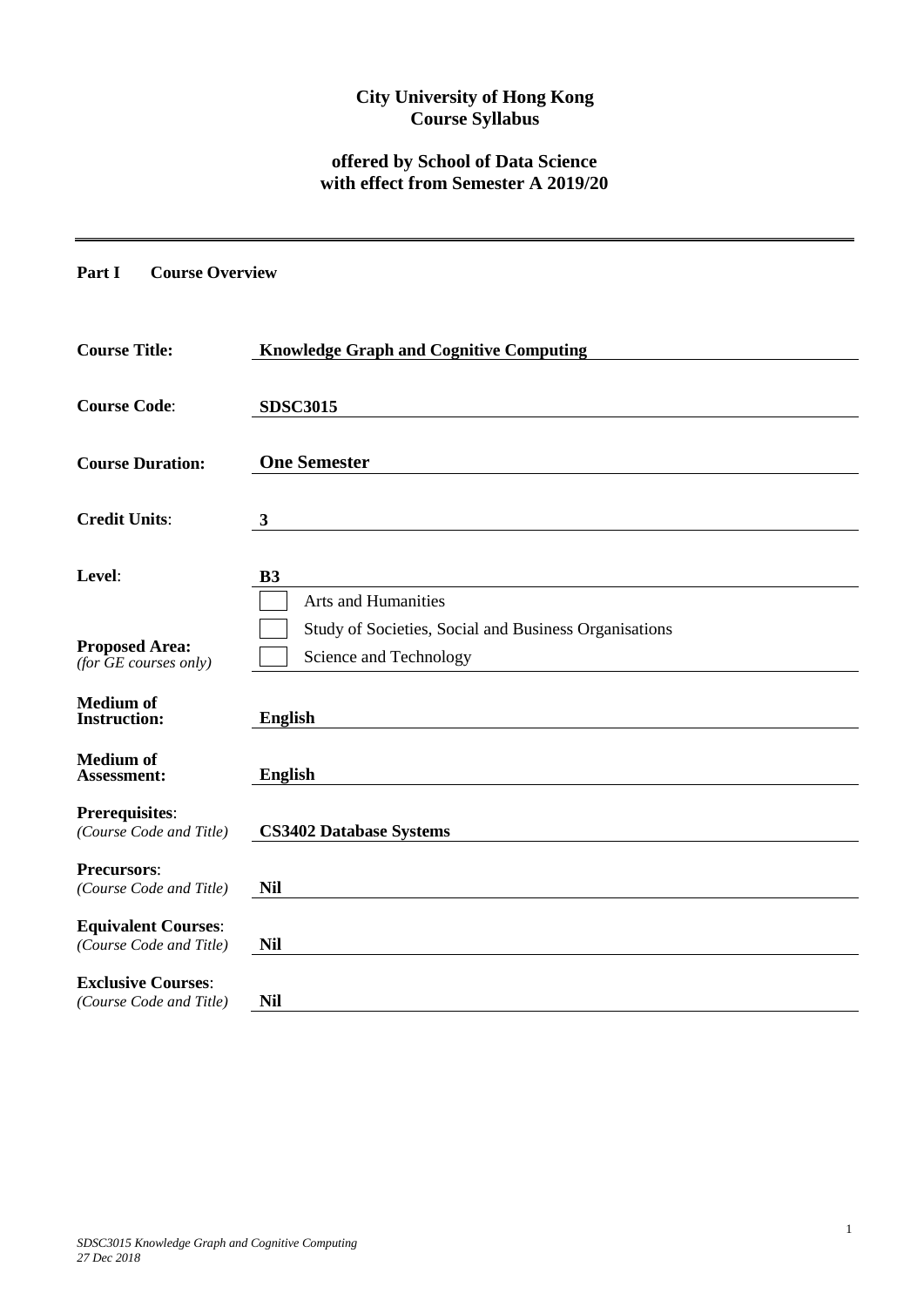### **Part II Course Details**

#### **1. Abstract**

*(A 150-word description about the course)*

This course aims to introduce knowledge graphs, knowledge representations and reasoning, semantic web and ontologies, knowledge graph and its applications, and the cognitive computing technologies. Students will learn how to represent knowledge and process knowledge using programming skills. Students will master the basic ideas of ontologies, semantic web, reasoning, and cognitive computing. Students will be able to construct ontologies for real-world problems. Students will use ontologies to represent the knowledge and perform various reasoning tasks on ontologies. Students will be familiar with latest applications of knowledge graphs in cognitive computing, and state-of-the-art cognitive systems.

#### **2. Course Intended Learning Outcomes (CILOs)**

*(CILOs state what the student is expected to be able to do at the end of the course according to a given standard of performance.)*

| No. | $CLOS$ <sup>#</sup>                                                                           | Weighting*<br>(i f)<br>applicable) | Discovery-enriched<br>curriculum related<br>learning outcomes<br>(please tick where<br>appropriate) |            |    |
|-----|-----------------------------------------------------------------------------------------------|------------------------------------|-----------------------------------------------------------------------------------------------------|------------|----|
|     |                                                                                               |                                    | A1                                                                                                  | A2         | A3 |
| 1.  | Explain the basic concepts of knowledge representation,<br>semantic web and knowledge graphs. | 20%                                | N                                                                                                   |            |    |
| 2.  | Describe the relationship between knowledge graphs and<br>cognitive computing.                | 20%                                | اد                                                                                                  | V          |    |
| 3.  | Master the basics of ontologies and the reasoning on<br>ontologies.                           | 30%                                | N                                                                                                   | V          |    |
| 4.  | Use a variety of AI methods to construct a cognitive<br>system.                               | 30%                                | V                                                                                                   | $\sqrt{ }$ |    |

*\* If weighting is assigned to CILOs, they should add up to 100%.* 100%

*# Please specify the alignment of CILOs to the Gateway Education Programme Intended Learning outcomes (PILOs) in Section A of Annex.* 

*A1: Attitude* 

*Develop an attitude of discovery/innovation/creativity, as demonstrated by students possessing a strong sense of curiosity, asking questions actively, challenging assumptions or engaging in inquiry together with teachers.*

*A2: Ability*

*Develop the ability/skill needed to discover/innovate/create, as demonstrated by students possessing critical thinking skills to assess ideas, acquiring research skills, synthesizing knowledge across disciplines or applying academic knowledge to self-life problems.*

A3: *Accomplishments*

*Demonstrate accomplishment of discovery/innovation/creativity through producing /constructing creative works/new artefacts, effective solutions to real-life problems or new processes.*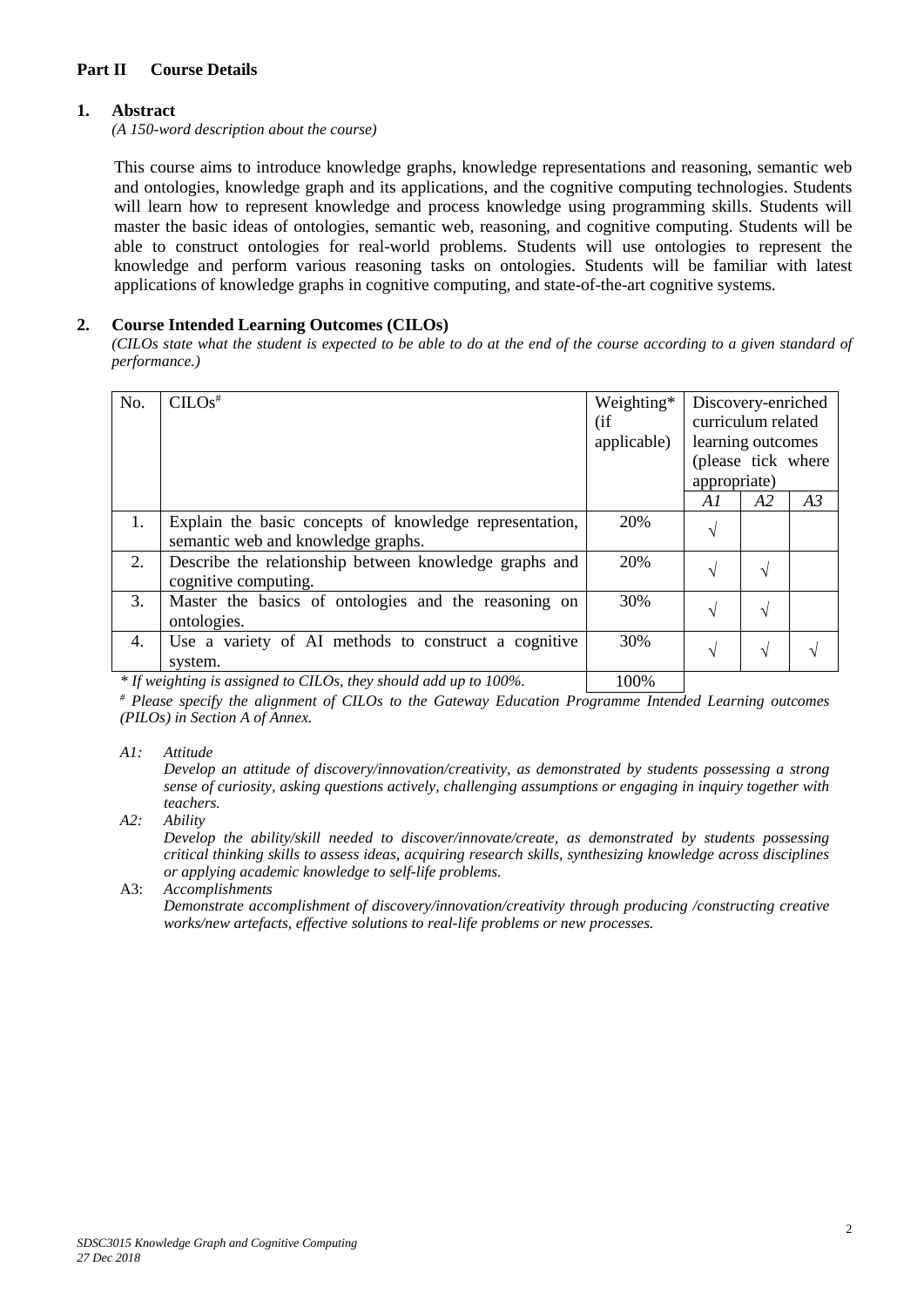### **3. Teaching and Learning Activities (TLAs)**

*(TLAs designed to facilitate students' achievement of the CILOs.)*

| <b>TLA</b>  | <b>Brief Description</b>                      | CILO No. |  |  | Hours/week<br>(if applicable) |                   |
|-------------|-----------------------------------------------|----------|--|--|-------------------------------|-------------------|
|             |                                               |          |  |  | 4                             |                   |
| Lecture     | Learning through <b>teaching</b> is primarily |          |  |  |                               | 39 hours/semester |
|             | based on lectures.                            |          |  |  |                               |                   |
| Take-home   | Learning through take-home                    |          |  |  |                               | after class       |
| assignments | assignments is primarily based on             |          |  |  |                               |                   |
|             | interactive problem solving and               |          |  |  |                               |                   |
|             | hand-on computer exercises allowing           |          |  |  |                               |                   |
|             | instant feedback.                             |          |  |  |                               |                   |

### **4. Assessment Tasks/Activities (ATs)**

*(ATs are designed to assess how well the students achieve the CILOs.)*

| <b>Assessment Tasks/Activities</b>     |      | CILO No. |   |   | Weighting* | Remarks                                                                                                                                                                                 |  |
|----------------------------------------|------|----------|---|---|------------|-----------------------------------------------------------------------------------------------------------------------------------------------------------------------------------------|--|
|                                        |      | 2        | 3 | 4 |            |                                                                                                                                                                                         |  |
| Continuous Assessment: 60%             |      |          |   |   |            |                                                                                                                                                                                         |  |
| Hand-in assignments                    |      |          | ٦ |   | 30%        | The assignments enable<br>students to demonstrate their<br>skills and understanding of<br>concepts and methods for<br>knowledge graphs and<br>cognitive computing.                      |  |
| Course Project^                        |      |          | ٦ |   | 30%        | The course project provides<br>students the chance to<br>demonstrate their<br>achievements on practical<br>use of knowledge graphs<br>learned in this course for<br>practical problems. |  |
| Examination: 40% (duration: 2 hours)   |      |          |   |   |            |                                                                                                                                                                                         |  |
| Examination                            |      |          |   |   | 40%        |                                                                                                                                                                                         |  |
| *The weightings should add up to 100%. | 100% |          |   |   |            |                                                                                                                                                                                         |  |

^For a student to pass the course, at least 30% of the maximum mark for course project must be obtained.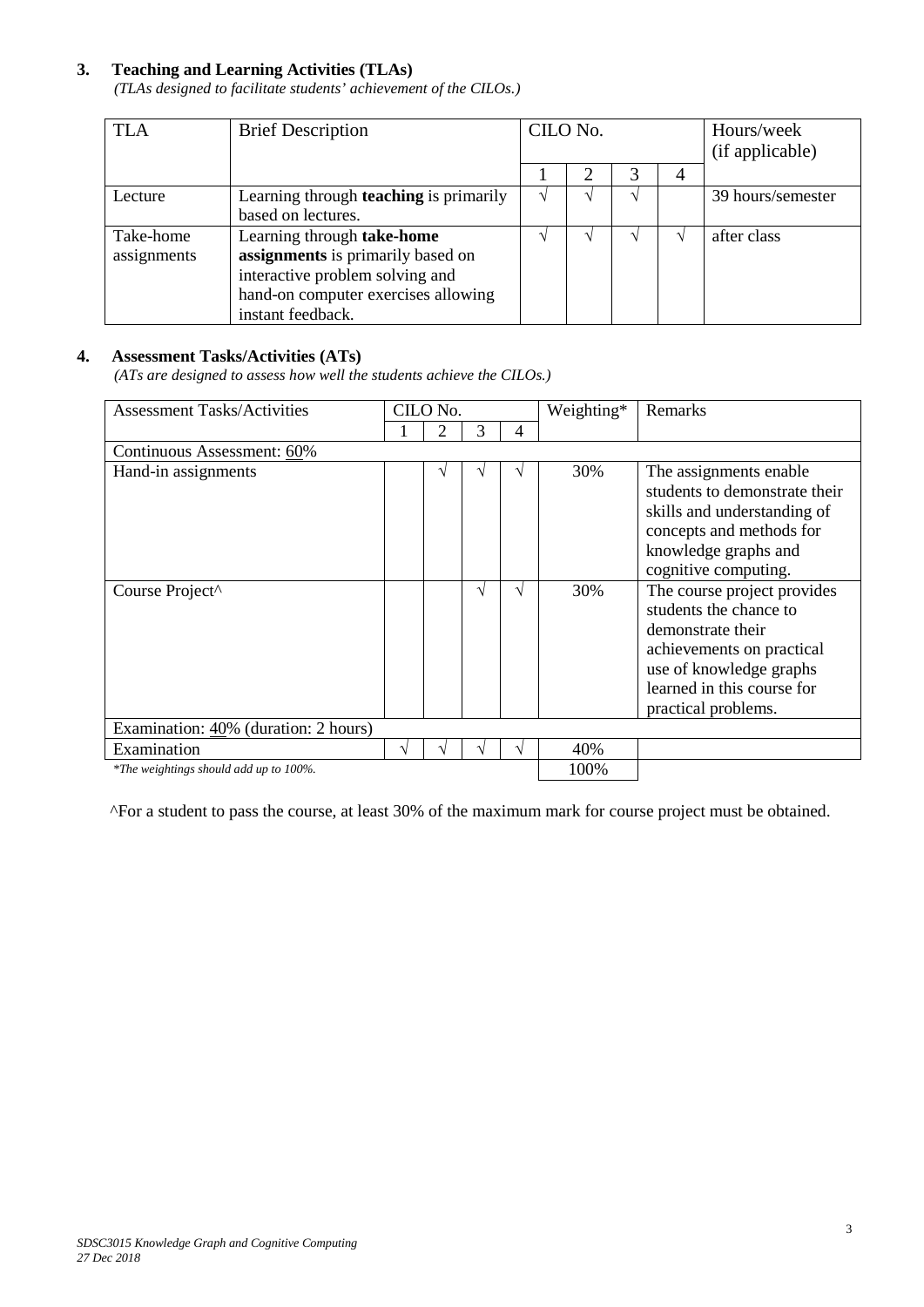## **5. Assessment Rubrics**

*(Grading of student achievements is based on student performance in assesswment tasks/activities with the following rubrics.)*

| <b>Assessment Task</b> | Criterion                                                                                             | Excellent     | Good          | Fair          | Marginal     | Failure                                    |
|------------------------|-------------------------------------------------------------------------------------------------------|---------------|---------------|---------------|--------------|--------------------------------------------|
|                        |                                                                                                       | $(A+, A, A-)$ | $(B+, B, B-)$ | $(C+, C, C-)$ | (D)          | (F)                                        |
| Hand-in<br>assignments | 1.1 Ability to learn the basic concepts of knowledge graph<br>and cognitive computing.                | High          | Significant   | Moderate      | <b>Basic</b> | Not even<br>reaching<br>marginal<br>levels |
|                        | 1.2 Capability to apply knowledge graph technologies to<br>develop cognitive systems.                 | High          | Significant   | Moderate      | <b>Basic</b> | Not even<br>reaching<br>marginal<br>levels |
| Course Project         | Ability to solve real-world AI problems using knowledge<br>graphs and cognitive computing techniques. | High          | Significant   | Moderate      | <b>Basic</b> | Not even<br>reaching<br>marginal<br>levels |